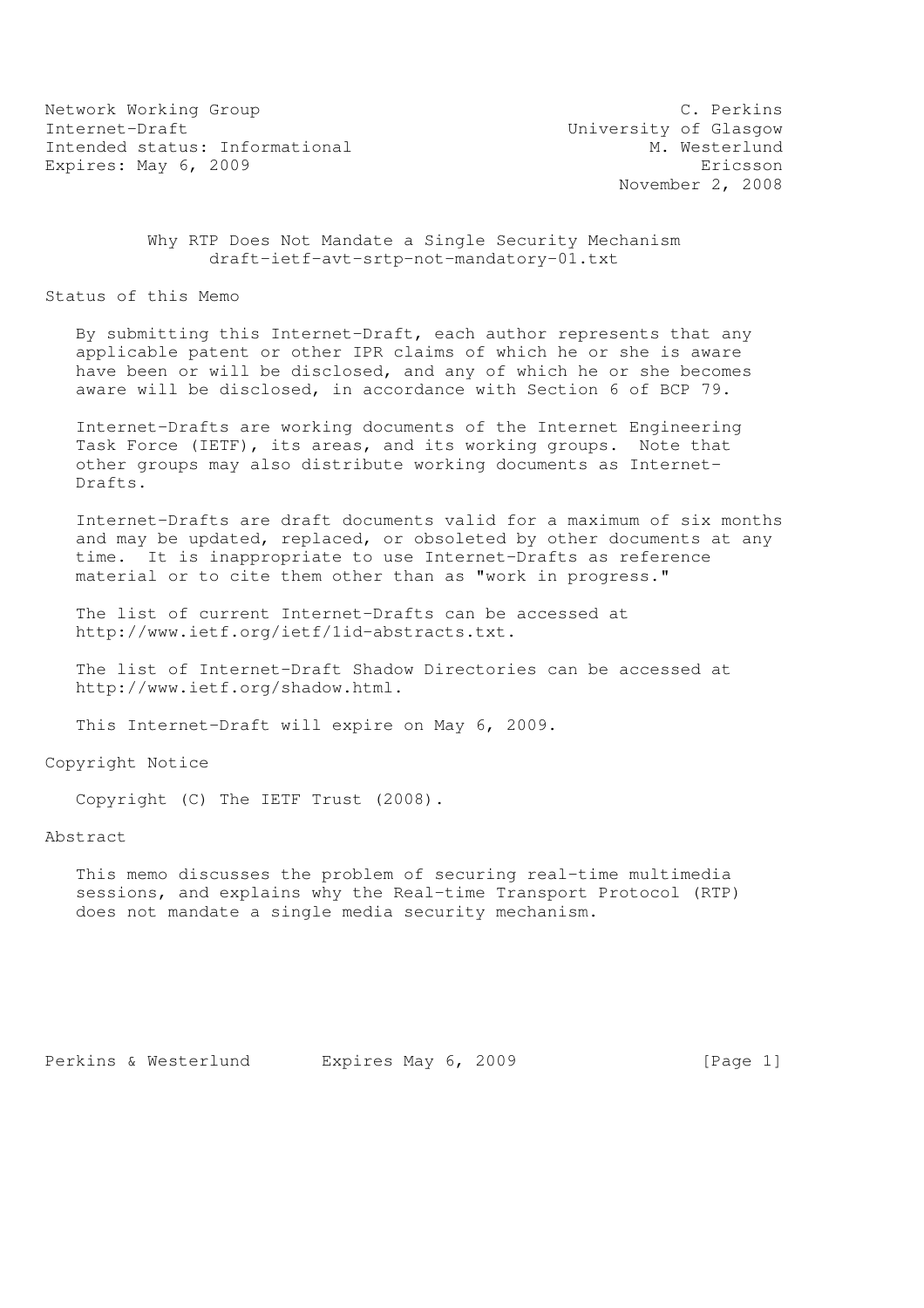Table of Contents

|  | RTP Applications and Deployment Scenarios 3                   |  |
|--|---------------------------------------------------------------|--|
|  | 3. Implications for RTP Media Security 4                      |  |
|  | 4. Implications for Key Management 5                          |  |
|  | 5. On the Requirement for Strong Security in IETF protocols 6 |  |
|  |                                                               |  |
|  | 7. Security Considerations 7                                  |  |
|  |                                                               |  |
|  |                                                               |  |
|  |                                                               |  |
|  | Intellectual Property and Copyright Statements 10             |  |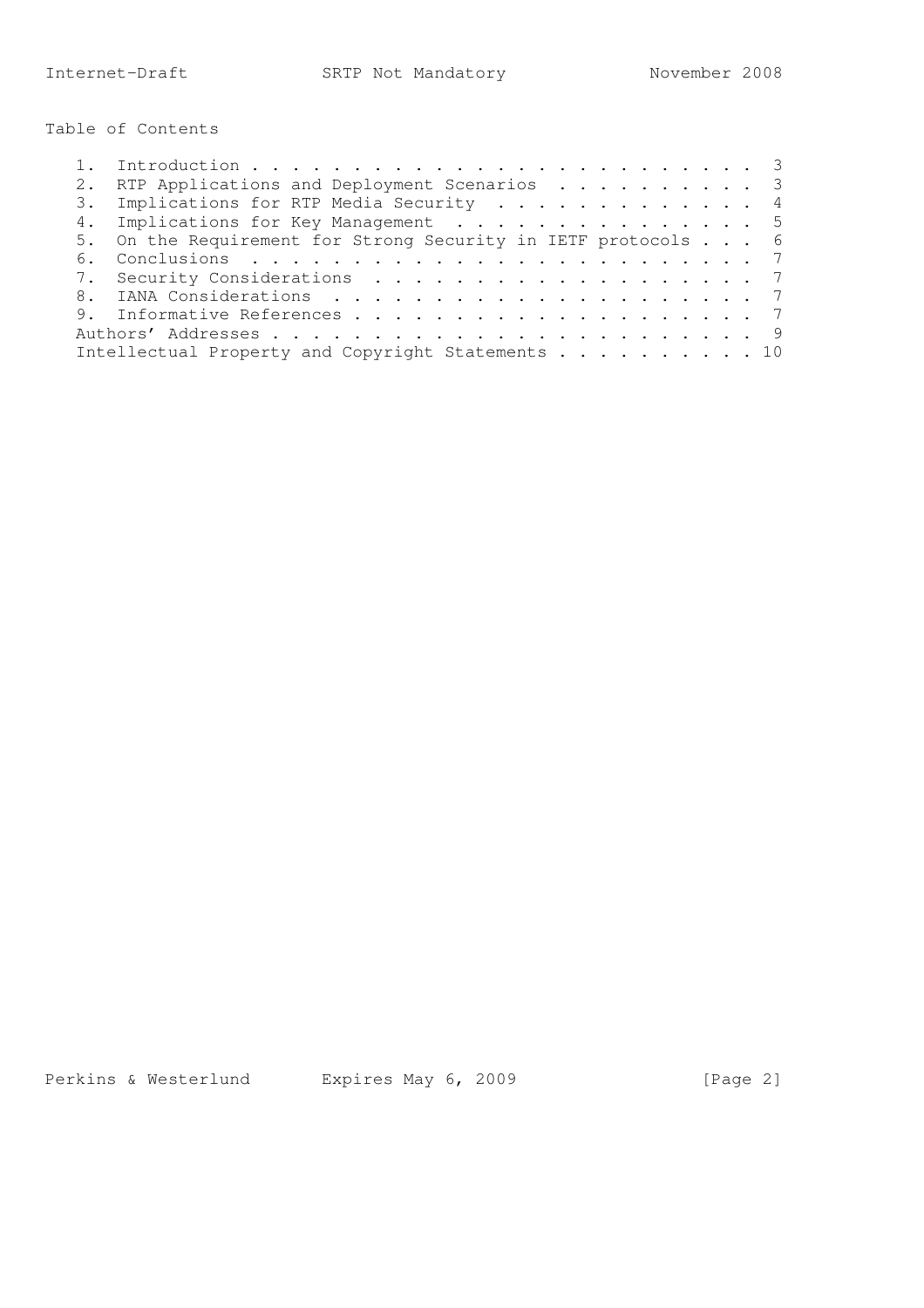# 1. Introduction

 The Real-time Transport Protocol (RTP) [1] is widely used for voice over IP, Internet television, video conferencing, and various other real-time and streaming media applications. Despite this, the base RTP specification provides very limited options for media security, and defines no standard key exchange mechanism. Rather, a number of extensions are defined to provide confidentiality and authentication of media streams, and to exchange security keys. This memo outlines why it is appropriate that multiple extension mechanisms are defined, rather than mandating a single media security and keying mechanism.

This memo provides information for the community; it does not specify a standard of any kind.

 The structure of this memo is as follows: we begin, in Section 2 by describing the scenarios in which RTP is deployed. Following this, Section 3 outlines the implications of this range of scenarios for media confidentially and authentication, and Section 4 outlines the implications for key exchange. Section 5 outlines how the RTP framework meets the requirement of BCP 61. Section 6 then concludes and gives some recommendations. Finally, Section 7 outlines the security considerations, and Section 8 outlines IANA considerations.

2. RTP Applications and Deployment Scenarios

 The range of application and deployment scenarios where RTP has been used includes, but is not limited to, the following:

- o Point-to-point voice telephony (fixed and wireless networks)
- o Point-to-point video conferencing
- o Centralised group video conferencing with a multipoint conference unit (MCU)
- o Any Source Multicast video conferencing (light-weight sessions; Mbone conferencing)
- o Point-to-point streaming audio and/or video
- o Single Source Multicast streaming to large group (IPTV and MBMS [2])
- o Replicated unicast streaming to a group

Perkins & Westerlund Expires May 6, 2009 [Page 3]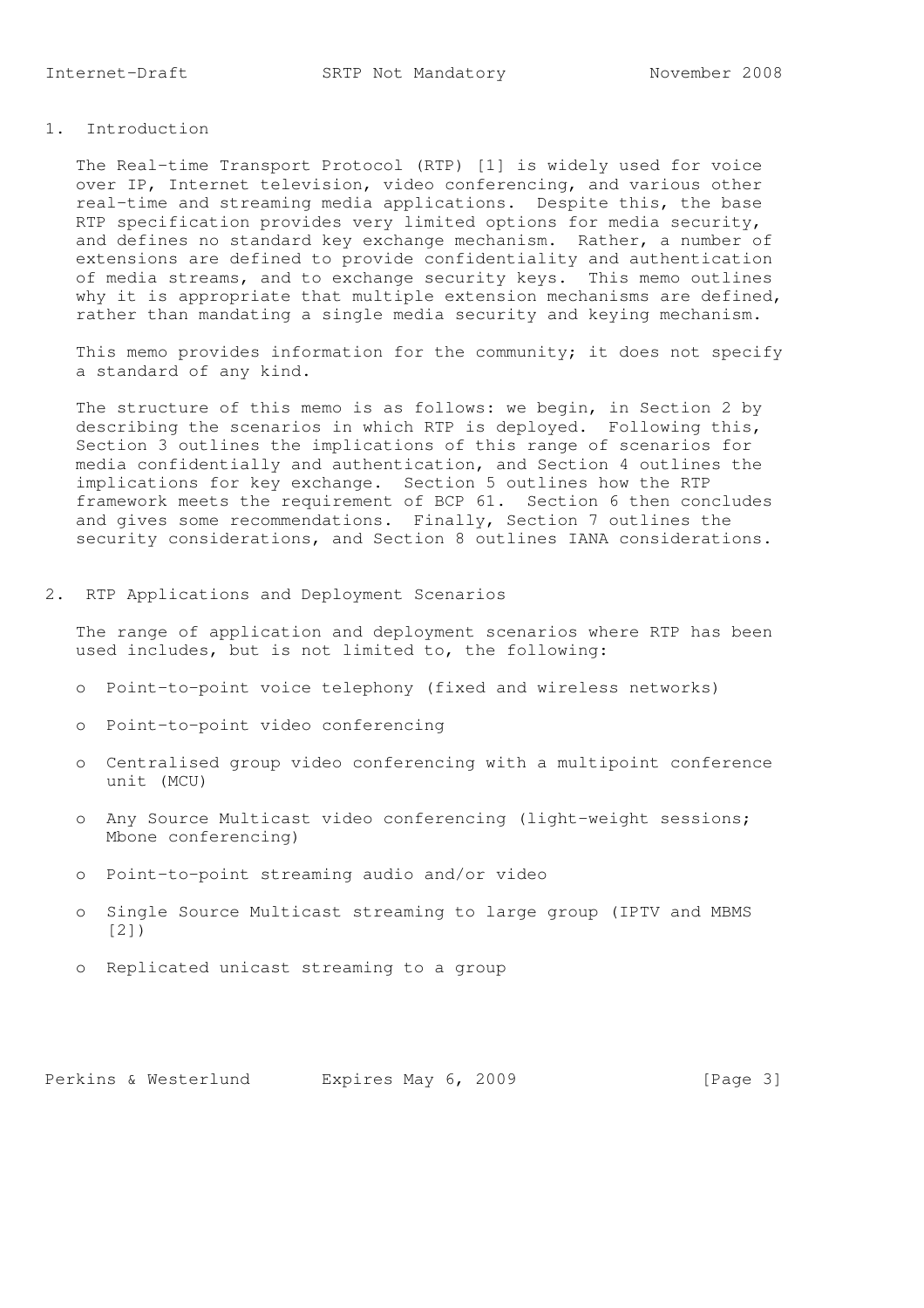- o Interconnecting components in music production studios and video editing suites
- o Interconnecting components of distributed simulation systems
- o Streaming real-time sensor data

 As can be seen, these scenarios vary from point-to-point to very large multicast groups, from interactive to non-interactive, and from low bandwidth (kilobits per second) to very high bandwidth (multiple gigabits per second). While most of these applications run over UDP, some use TCP or DCCP as their underlying transport. Some run on highly reliable optical networks, others use low rate unreliable wireless networks. Some applications of RTP operate entirely within a single trust domain, others are inter-domain, with untrusted (and potentially unknown) users. The range of scenarios is wide, and growing both in number and in heterogeneity.

# 3. Implications for RTP Media Security

 The wide range of application scenarios where RTP is used has led to the development of multiple solutions for media security, considering different requirements. Perhaps the most widely applicable of these solutions is the Secure RTP (SRTP) framework [3]. This is an application-level media security solution, encrypting the media payload data (but not the RTP headers) to provide some degree of confidentiality, and providing optional source origin authentication. It was carefully designed to be both low overhead, and to support the group communication features of RTP, across a range of networks.

 SRTP is not the only media security solution in use, however, and alternatives are more appropriate for some scenarios. For example, many client-server streaming media applications run over a single TCP connection, multiplexing media data with control information on that connection (for example, on an RTSP connection). The natural way to provide media security for such client-server media applications is to use TLS to protect the TCP connection, sending the RTP media data over the TLS connection. Using the SRTP framework in addition to TLS is unncessary, and would result in double encryption of the media, and SRTP cannot be used instead of TLS since it is RTP-specific, and so cannot protect the control traffic.

 Other RTP use cases work over networks which provide security at the network layer, using IPsec. For example, certain 3GPP networks need IPsec security associations for other purposes, and can reuse those to secure the RTP session [4]. SRTP is, again, unnecessary in such environments, and its use would only introduce overhead for no gain.

Perkins & Westerlund Expires May 6, 2009 [Page 4]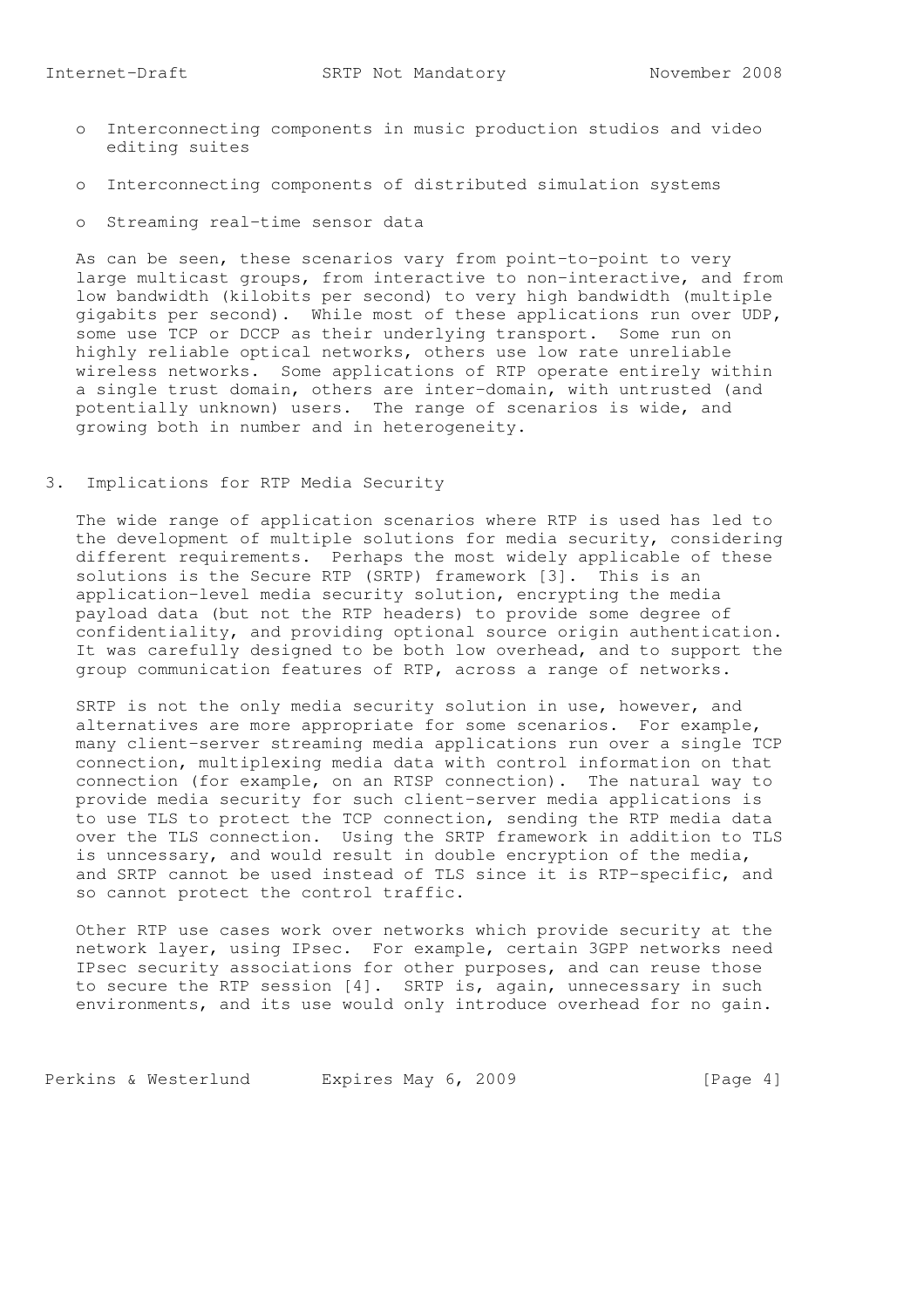For some applications it is sufficient to protect the RTP payload data while leaving RTP, transport, and network layer headers unprotected. An example of this is RTP broadcast over DVB-H [5], where one mode of operation uses ISMAcryp to protect the media data only.

 Finally, the link layer may be secure, and it may be known that the RTP media data is constrained to that single link (for example, when operating in a studio environment, with physical link security). An environment like this is inherently constrained, but might avoid the need for application, transport, or network layer media security.

 All these are application scenarios where RTP has seen commerical deployment. Other use case also exist, with additional requirements. There is no media security protocol that is appropriate for all these environments. Accordingly, multiple RTP media security protocols can be expected to remain in wide use.

# 4. Implications for Key Management

 With such a diverse range of use case come a range of different protocols for RTP session establishment. Mechanisms used to provide security keying for these different session establishment protocols can basically be put into two categories: inband and out-of-band in relation to the session establishment mechanism. The requirements for these solutions are highly varying. Thus a wide range of solutions have been developed in this space:

- o The most common use case for RTP is probably point-to-point voice calls or centralised group conferences, negotiated using SIP with the SDP offer/answer model, operating on a trusted infrastructure. In such environments, SDP security descriptions [6] or the MIKEY [7] protocol are appropriate keying mechanisms, piggybacked onto the SDP exchange. The infrastructure may be secured by protecting the SIP exchange using SIPS or S/MIME, for example.
- o Point-to-point RTP sessions may be negotiated using SIP with the offer/answer model, but operating over a network with untrusted infrastructure. In such environments, the key management protocol is run on the media path, bypassing the untrusted infrastructure. Protocols such as DTLS [8] or ZRTP [9] are useful here.
- o For point-to-point client-server streaming of RTP over RTSP [10], a TLS association is appropriate to manage keying material, in much the same manner as would be used to secure an HTTP session.

Perkins & Westerlund Expires May 6, 2009 [Page 5]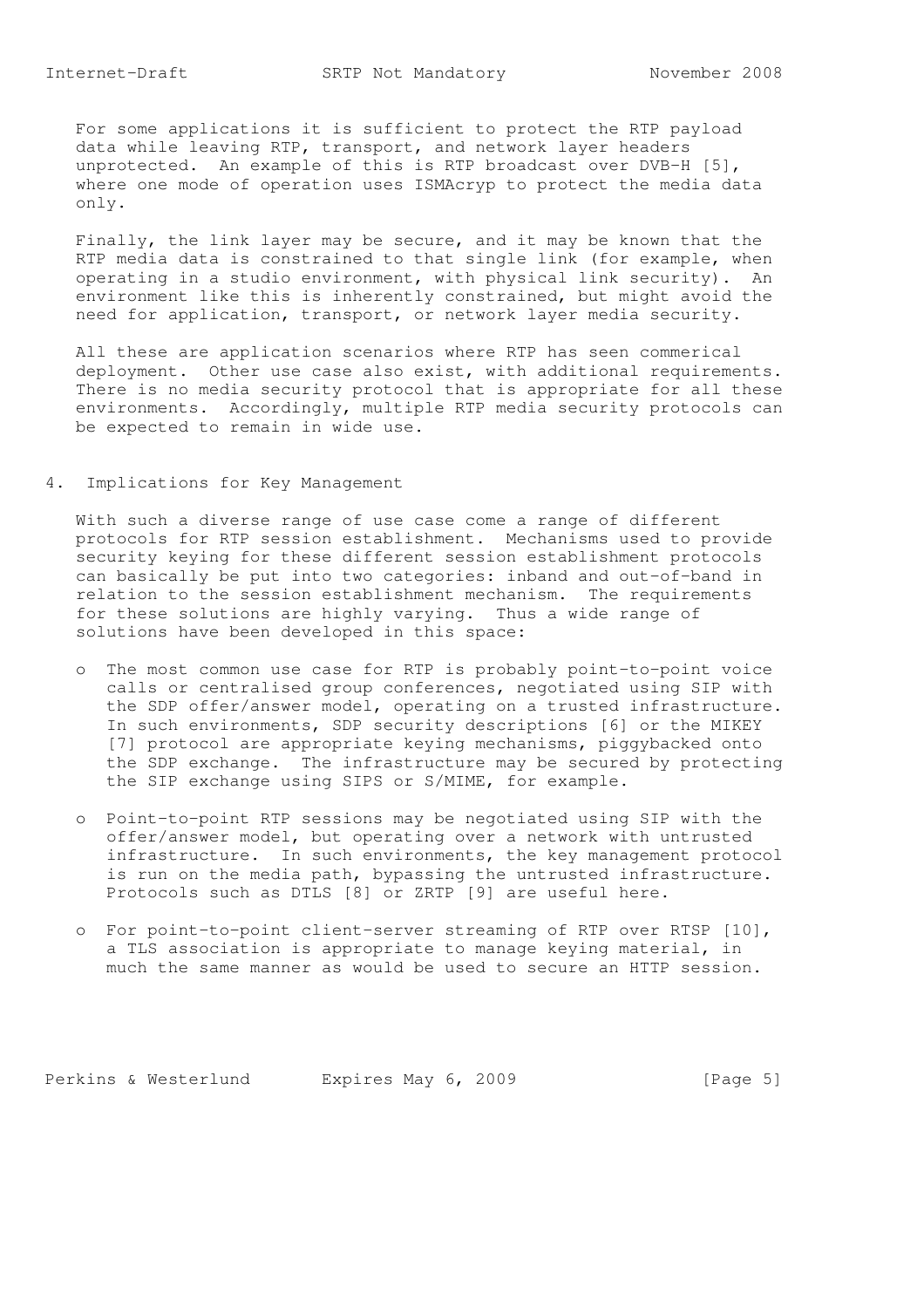- o A session description may be sent by email, secured using X.500 or PGP, or retrieved from a web page, using HTTP with TLS.
- o A session description may be distributed to a multicast group using SAP or FLUTE secured with S/MIME.
- o A session description may be distributed using OMA's DRM key management [11] with pointer for point to point streaming setup with RTSP in 3GPP [12].
- o In the 3GPP MBMS system, HTTP and MIKEY are used for key management [13].

 A more detailed survey of requirements for media security management protocols can be found in [14]. As can be seen, the range of use cases is wide, and there is no single protocol that is appropriate for all scenarios. These solutions have be further diversified by the existence of infrastructure elements such as authentication solutions that are tied into the key manangement.

5. On the Requirement for Strong Security in IETF protocols

BCP 61 [15] puts a requirement on IETF protocols to provide strong, mandatory to implement, security solutions. This is actually quite a difficult requirement for any type of framework protocol, like RTP, since one can never know all the deployement scenarios, and if they are covered by the security solution. It would clearly be desirable if a single media security solution and a single key management solution could be developed, satisfying the range of use cases for RTP. The authors are not aware of any such solution, however, and it is not clear that any single solution can be developed.

 For a framework protocol it appears that the only sensible solution to the requirement of BCP 61 is to develop or use security building blocks, like SRTP, SDES, MIKEY, DTLS, or IPsec, to provide the basic security services of authorization, data integrity protocetion and date confidentiality protection. When new usages of the RTP framework arise, one needs to analyze the situation, to determine of the existing building blocks satisfy the requirements. If not, it is necessary to develop new security building blocks.

 When it comes to fulfilling the "MUST Implement" strong security for a specific application, it will fall on that application to actually consider what building blocks it is required to support. To maximize interoperability it is desirable if certain applications, or classes of application with similar requirements, agree on what data security mechanisms and key-management should be used. If such agreement is

Perkins & Westerlund Expires May 6, 2009 [Page 6]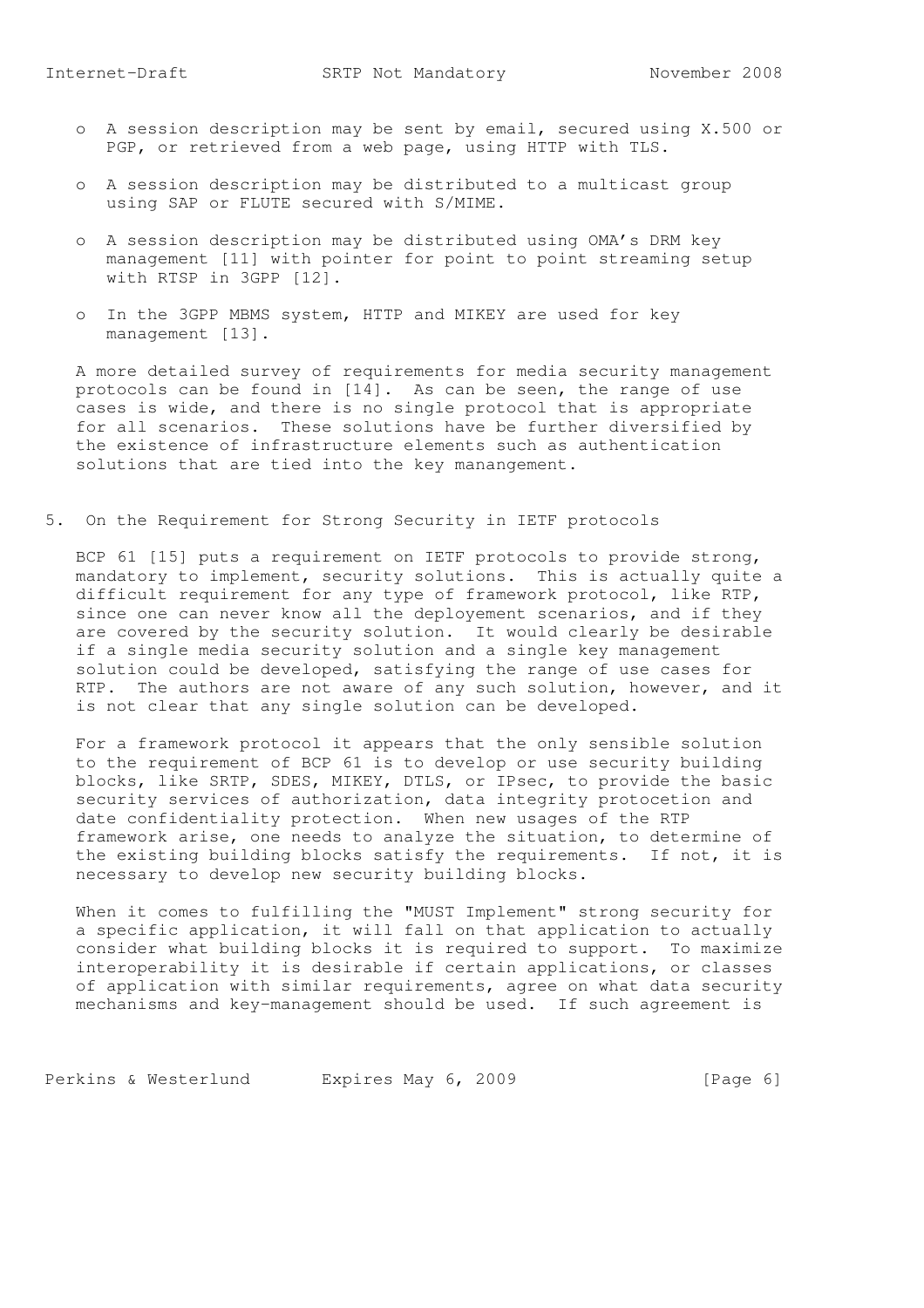not possible, there will be increased cost, either in the lack of interoperability, or in the need to implement more solutions. Unfortunately this situation, if not handled reasonably well, can result in a failure to satisfy the requirement of providing the users with an option of turining on strong security when desired.

#### 6. Conclusions

 As discussed earlier it appears that a single solution can't be designed to meet the diverse requirements. In the absense of such a solution, it is hoped that this memo explains why SRTP is not mandatory as the media security solution for RTP-based systems, and why we can expect multiple key management solutions for systems using RTP.

 It is important for any RTP-based application to consider how it meets the security requirements. This will require some analysis to determine these requirements, followed by a selection of a mandatory to implement solution, or in exceptional scenarios several solutions, including the desired RTP traffic protection and key-management. SRTP is a preferred solution for the protection of the RTP traffic in those use cases where it is applicable. It is out of scope for this memo to recommend a preferred key management solution.

7. Security Considerations

This entire memo is about security.

8. IANA Considerations

No IANA actions are required.

- 9. Informative References
	- [1] Schulzrinne, H., Casner, S., Frederick, R., and V. Jacobson, "RTP: A Transport Protocol for Real-Time Applications", STD 64, RFC 3550, July 2003.
	- [2] 3GPP, "Multimedia Broadcast/Multicast Service (MBMS); Protocols and codecs TS 26.346".
	- [3] Baugher, M., McGrew, D., Naslund, M., Carrara, E., and K. Norrman, "The Secure Real-time Transport Protocol (SRTP)", RFC 3711, March 2004.

Perkins & Westerlund Expires May 6, 2009 [Page 7]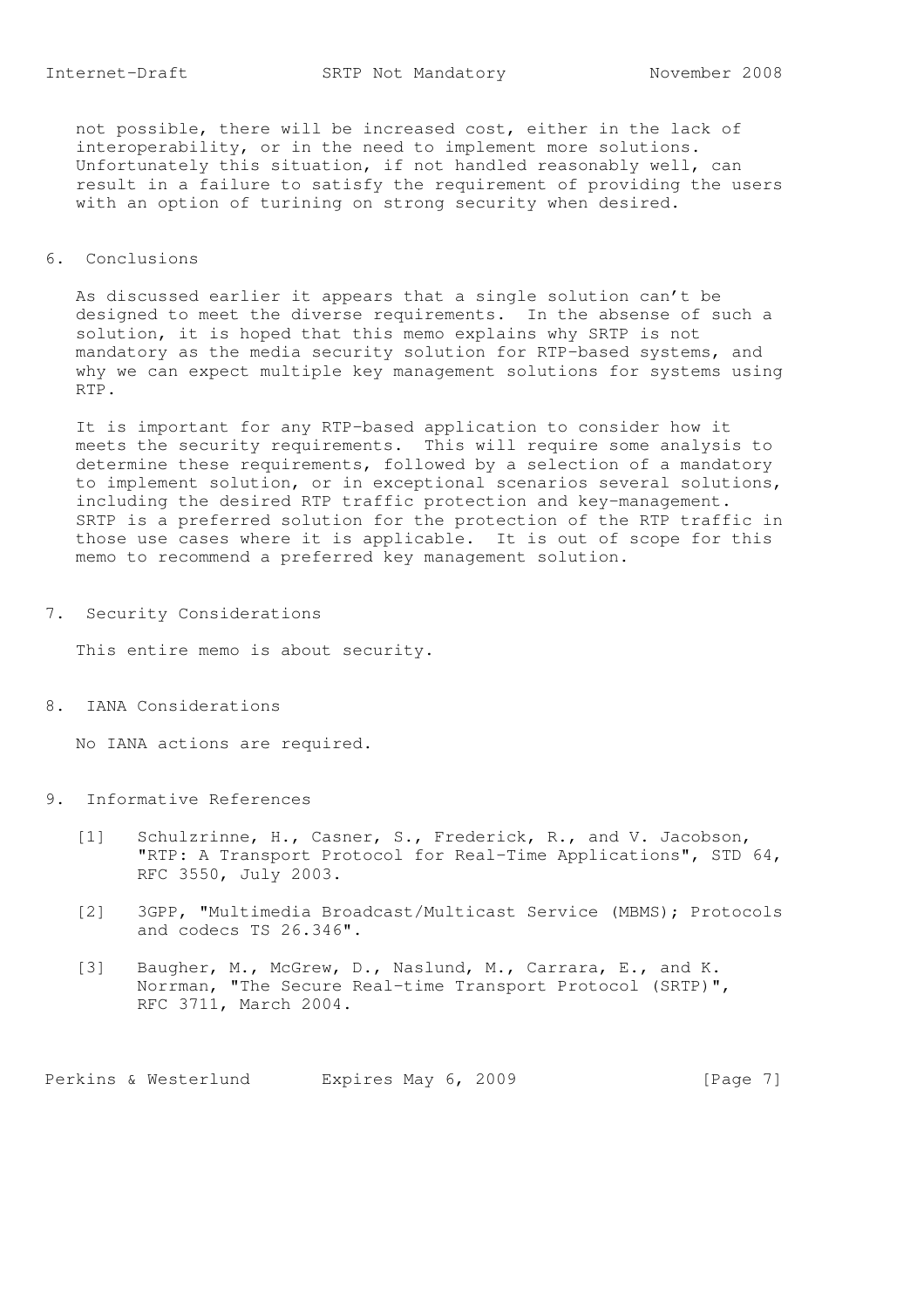- [4] 3GPP, "IP network layer security", 3GPP TS 33.210, September 2008.
- [5] ETSI, "Digital Video Broadcasting (DVB); IP Datacast over DVB-H: Service Purchase and Protection", ETSI TS 102 474, November 2007.
- [6] Andreasen, F., Baugher, M., and D. Wing, "Session Description Protocol (SDP) Security Descriptions for Media Streams", RFC 4568, July 2006.
- [7] Arkko, J., Lindholm, F., Naslund, M., Norrman, K., and E. Carrara, "Key Management Extensions for Session Description Protocol (SDP) and Real Time Streaming Protocol (RTSP)", RFC 4567, July 2006.
- [8] McGrew, D. and E. Rescorla, "Datagram Transport Layer Security (DTLS) Extension to Establish Keys for Secure Real-time Transport Protocol (SRTP)", draft-ietf-avt-dtls-srtp-06 (work in progress), October 2008.
- [9] Zimmermann, P., Johnston, A., and J. Callas, "ZRTP: Media Path Key Agreement for Secure RTP", draft-zimmermann-avt-zrtp-10 (work in progress), October 2008.
- [10] Schulzrinne, H., Rao, A., Lanphier, R., Westerlund, M., and M. Stiemerling, "Real Time Streaming Protocol 2.0 (RTSP)", draft-ietf-mmusic-rfc2326bis-18 (work in progress), May 2008.
- [11] Open Mobile Alliance, "DRM Specification 2.0".
- [12] 3GPP, "Transparent end-to-end Packet-switched Streaming Service (PSS); Protocols and codecs TS 26.234".
- [13] 3GPP, "Security of Multimedia Broadcast/Multicast Service (MBMS) TS 33.246".
- [14] Wing, D., Fries, S., Tschofenig, H., and F. Audet, "Requirements and Analysis of Media Security Management Protocols", draft-ietf-sip-media-security-requirements-08 (work in progress), October 2008.
- [15] Schiller, J., "Strong Security Requirements for Internet Engineering Task Force Standard Protocols", BCP 61, RFC 3365, August 2002.

Perkins & Westerlund Expires May 6, 2009 [Page 8]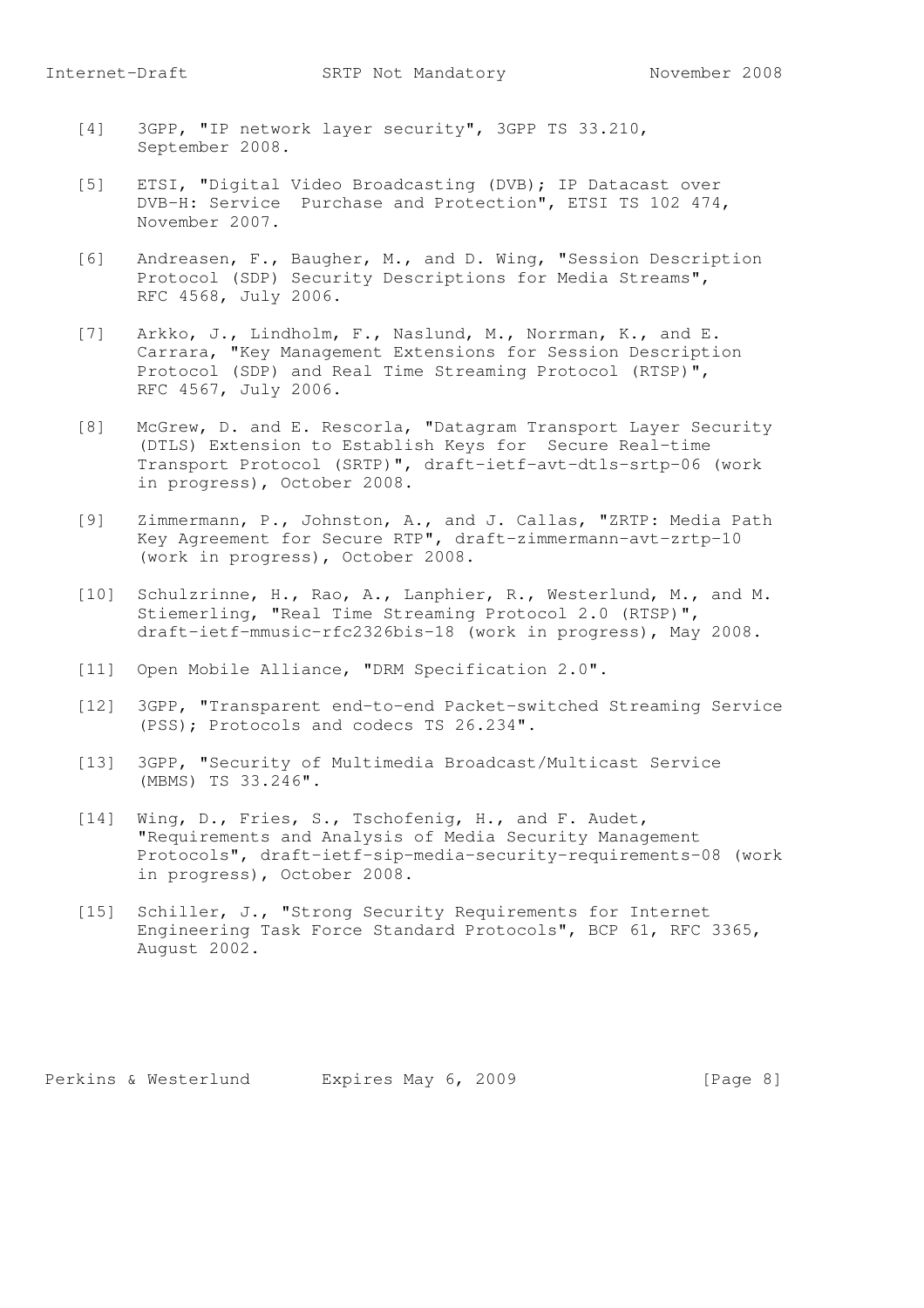Authors' Addresses

 Colin Perkins University of Glasgow Department of Computing Science Sir Alwyn Williams Building Lilybank Gardens Glasgow G12 8QQ UK Email: csp@csperkins.org Magnus Westerlund

 Ericsson Torshamgatan 23 Stockholm SE-164 80 Sweden

Email: magnus.westerlund@ericsson.com